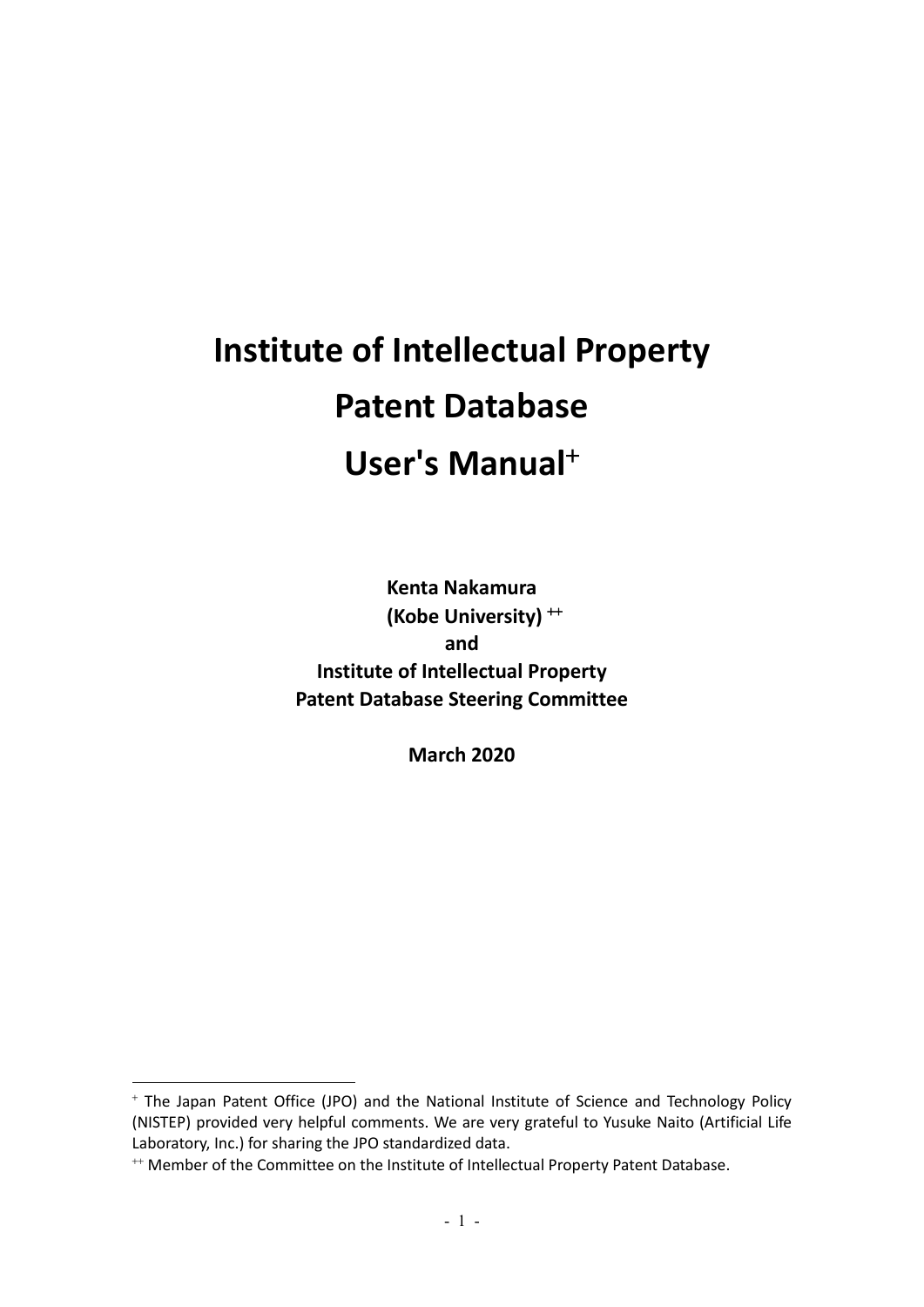# **1. Overview**

The Institute of Intellectual Property Patent Database (IIP-DB) was developed based on the Japan Patent Office (JPO) standardized data (*Seiri Hyojunka* data, in Japanese), which is patent process information disclosed by the JPO. Since 2005, the IIP has made the database available to help enhance the research infrastructure for patent statistics.

The development of IIP-DB 2020, the newly revised and updated version of IIP-DB, was completed in March 2020 using the above-mentioned JPO data released by September 2019. The revised database consists of bibliographic and citation data for patent applications dating to 1964. It is organized into five tab-delimited text files in UTF-8 character set format, as outlined in Table 1. The missing numerical, string, and date values are represented as a blank in each file.

|                | <b>Table Name</b>    | File Name     | <b>Number of Records</b> |
|----------------|----------------------|---------------|--------------------------|
| 1              | Application          | ap.txt        | 14,303,616               |
| $\overline{2}$ | Applicant            | applicant.txt | 15,433,292               |
| 3              | Inventor             | inventor.txt  | 29,601,494               |
| 4              | <b>Rights Holder</b> | hr.txt        | 6,085,308                |
|                | Citation             | cc.txt        | 26,005,619               |

#### Table 1: Tables in IIP-DB 2020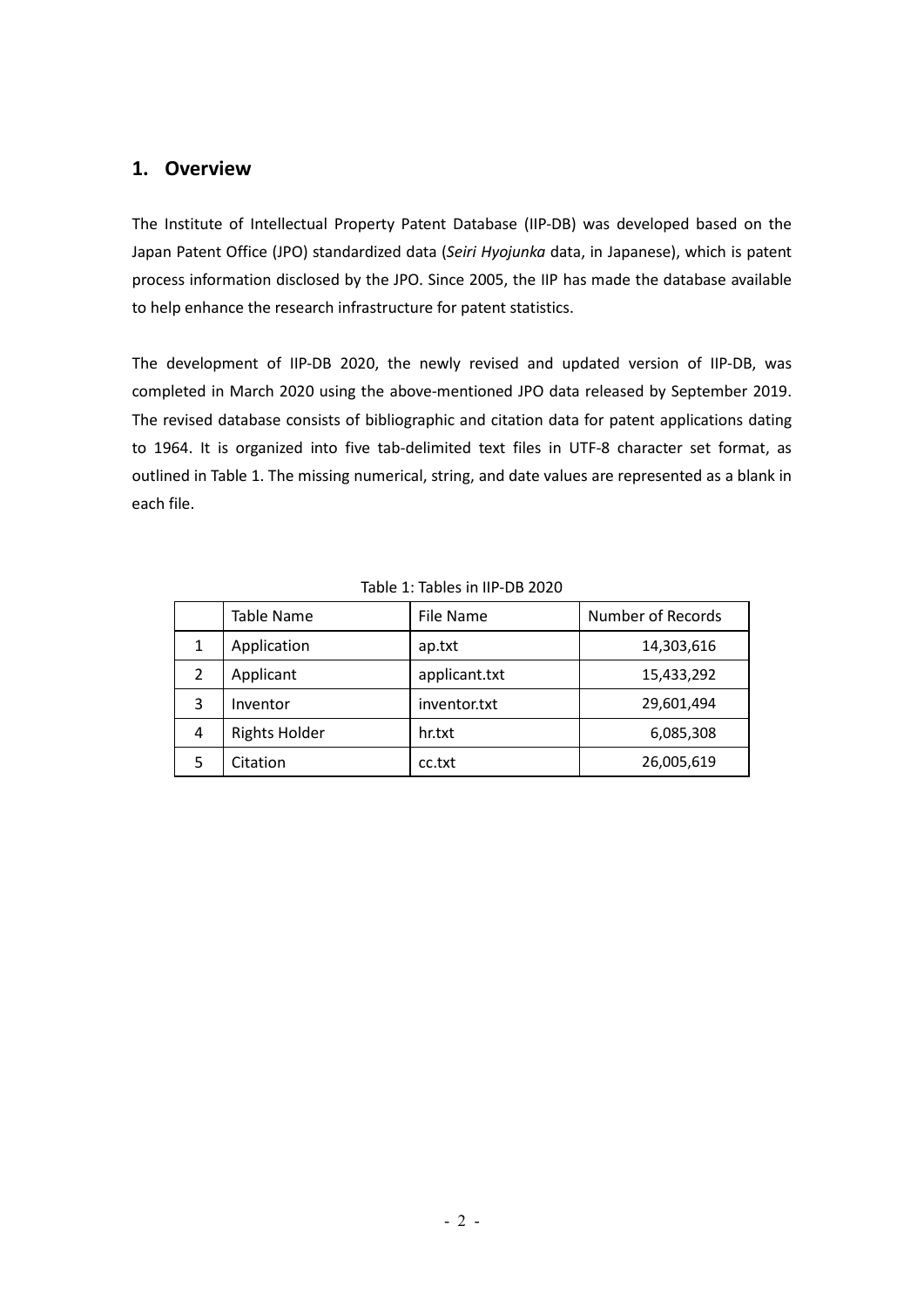# **2. Table Description**

### **2.1. Application Table**

The Application table contains bibliographic data, such as the application number, application date, patent number, the International Patent Classification (IPC) symbols, and the number of claims. The "ida" application number identifies a unique record in the table. See Table 2.

|              | Field              | Description                         | <b>Note</b>                             |  |
|--------------|--------------------|-------------------------------------|-----------------------------------------|--|
| $\mathbf{1}$ | ida                | Application number                  | Ten digits, beginning with the          |  |
|              |                    |                                     | application year (four digits) followed |  |
|              |                    |                                     | by six digits (application serial       |  |
|              |                    |                                     | number)                                 |  |
| 2            | adate              | Application date                    | YYYY-MM-DD format                       |  |
| 3            | sdate              | <b>Examination request date</b>     | YYYY-MM-DD format                       |  |
| 4            | idr                | Patent number                       | Maximum seven digits                    |  |
| 5            | rdate              | Registration date                   | YYYY-MM-DD format                       |  |
| 6            | tdate              | <b>Expiration date</b>              | YYYY-MM-DD format                       |  |
| 7            | class1             | Primary IPC at patent publication   | Subclass level (first four digits)      |  |
| 8            | group1             | Primary IPC at patent publication   | Fifth and subsequent digits of the IPC  |  |
| 9            | class2             | Primary IPC at patent               | As for "class1"                         |  |
|              |                    | announcement (koukoku) <sup>1</sup> |                                         |  |
| 10           | group2             | Primary IPC at patent               | As for "group1"                         |  |
|              |                    | announcement (koukoku)              |                                         |  |
| 11           | claim1             | Number of claims at patent          |                                         |  |
|              |                    | application <sup>2</sup>            |                                         |  |
| 12           | claim <sub>2</sub> | Number of claims at patent          |                                         |  |
|              |                    | announcement (koukoku)              |                                         |  |
| 13           | claim <sub>3</sub> | Number of claims at decision to     |                                         |  |
|              |                    | grant a patent                      |                                         |  |

|  | Table 2: Application |
|--|----------------------|
|  |                      |

 $\overline{1}$  Or, primary IPC at decision to grant a patent. The same in the case with "group2."

<sup>&</sup>lt;sup>2</sup> In the case of PCT applications predating 1999, the number of claims at application may be listed as one in the JPO data despite the actual number of claims.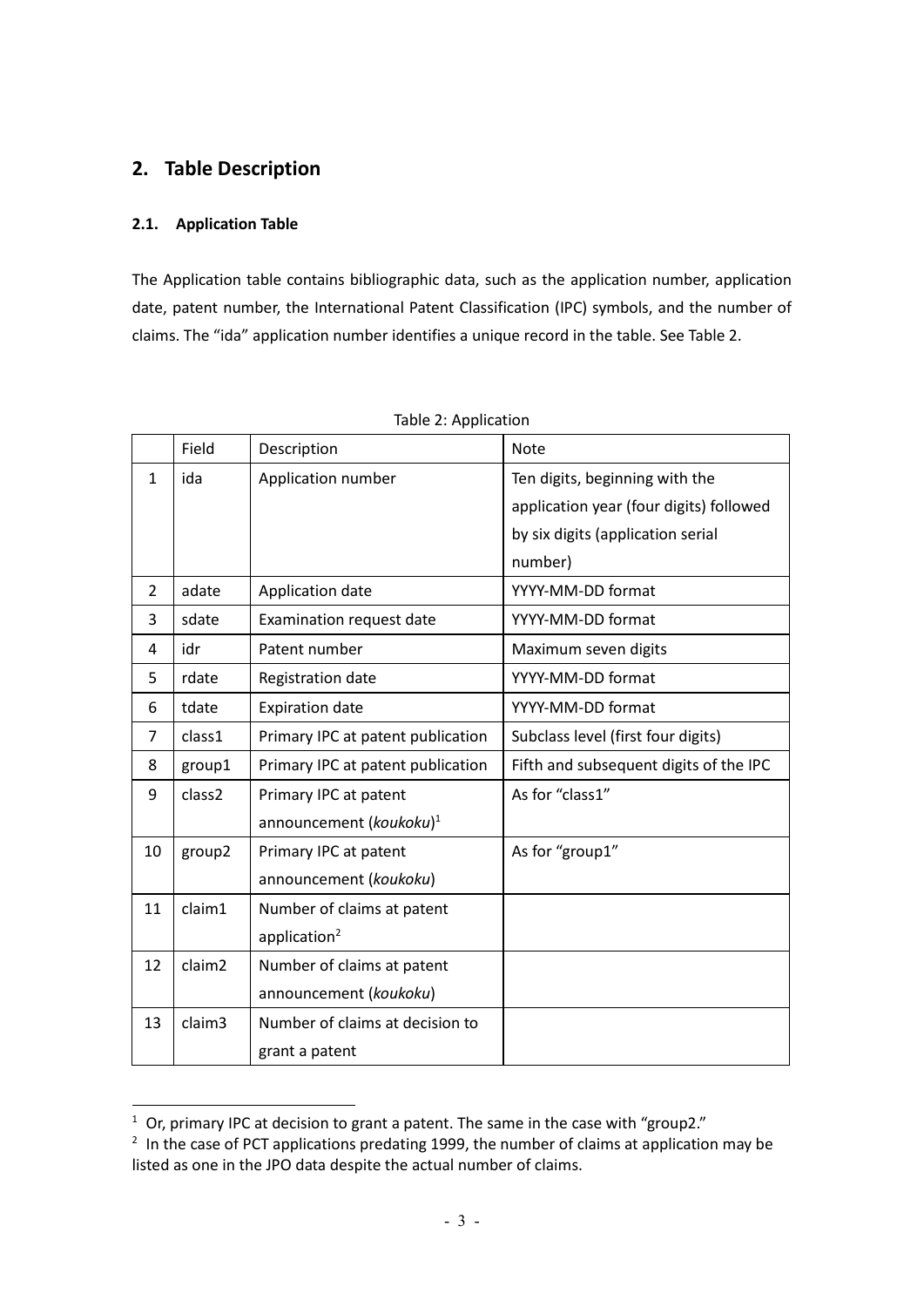#### **2.2. Applicant Table**

The Applicant table contains detailed information, including the names, locations, and types of applicants for a patent application (Table 3). The unit of record is a unique combination of the application number ("ida") and applicant sequence number ("seq") for a patent. The "ida\_seq" is a stable identifier for the combination and is used against future updates.

|                | Field        | Description                | <b>Note</b>                                 |
|----------------|--------------|----------------------------|---------------------------------------------|
| 1              | ida          | Application number         |                                             |
| $\overline{2}$ | seq          | Applicant sequence         |                                             |
|                |              | number                     |                                             |
| 3              | ida_seq      | Identifier (application    | Concatenating the values of "ida" and "seq" |
|                |              | number + sequence)         | with an underscore () in between            |
| 4              | name         | Name of applicant          |                                             |
| 5              | address      | Address of applicant       |                                             |
| 6              | idname       | JPO identification code    |                                             |
| $\overline{7}$ | country pref | Location code <sup>3</sup> | Country code (Appendix 1) and prefecture    |
|                |              |                            | code for Japanese applicants (Appendix 2)   |
| 8              | kohokan      | Applicant type             | 1, individual; 2, private companies;        |
|                |              |                            | 3, government or non-profit organization;   |
|                |              |                            | 9, others                                   |

<sup>&</sup>lt;sup>3</sup> In general, the location code "country\_pref" is available only when the JPO identification code "idname" is blank.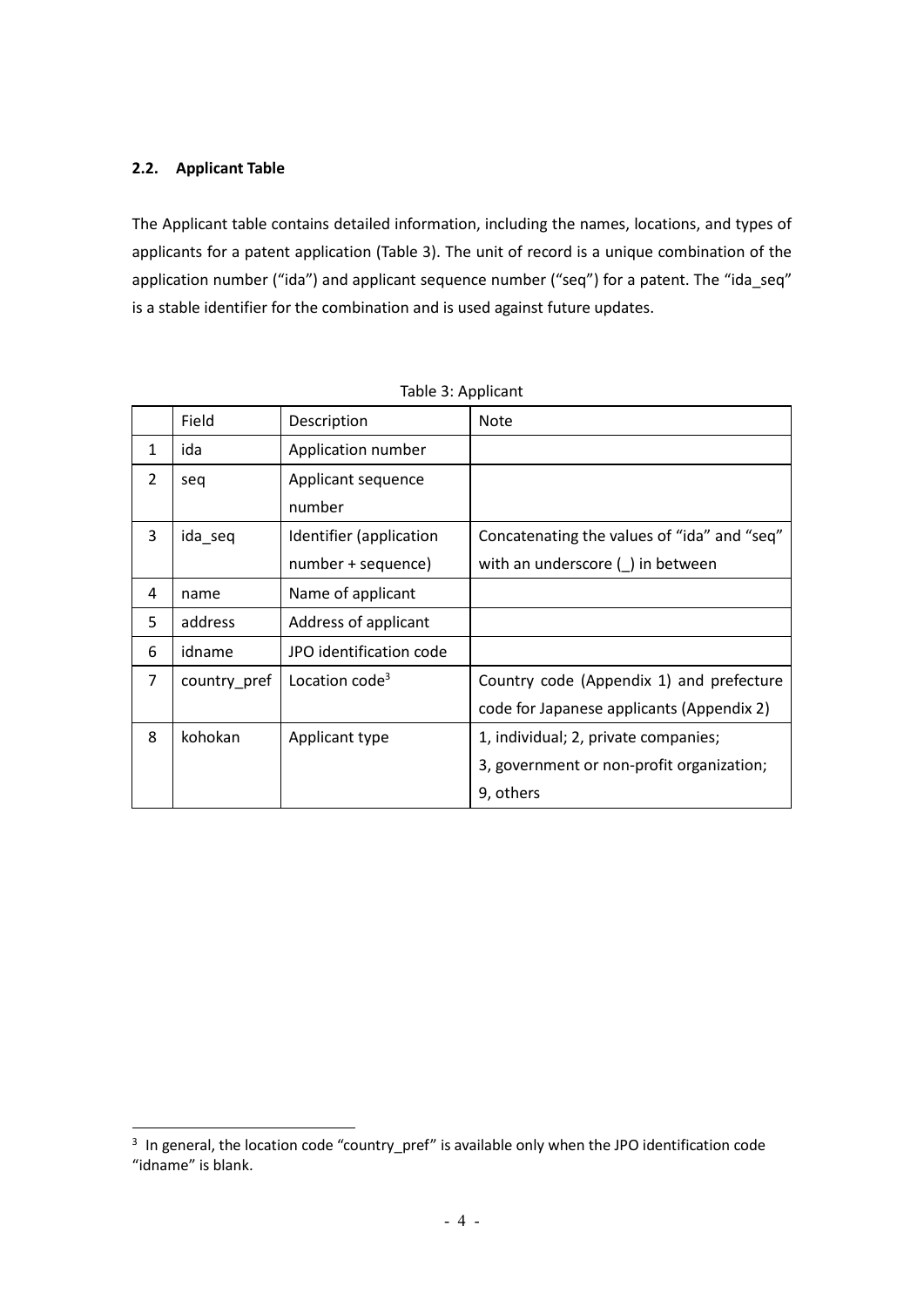#### **2.3. Inventor Table**

The Inventor table contains the names and addresses of inventors who have submitted patent applications (Table 4). The unit of record is a unique combination of the application number ("ida") and inventor sequence number ("seq") in the patent. The "ida\_seq" is a stable identifier for the combination, and it is used against future updates.

|   | Field   | Description              | <b>Note</b>                            |
|---|---------|--------------------------|----------------------------------------|
|   | ida     | Application number       |                                        |
| 2 | sea     | Inventor sequence number |                                        |
| 3 | ida_seq | Identifier (application  | Concatenating the values of "ida" and  |
|   |         | number + sequence)       | "seq" with an underscore () in between |
| 4 | name    | Name of inventor         |                                        |
| 5 | address | Address of inventor      |                                        |

|  | Table 4: Inventor |
|--|-------------------|
|  |                   |

#### **2.4. Rights Holder Table**

The Rights Holder table contains the names and addresses of the rights holder reflecting the latest information or changes (Table 5). The unit of record is a unique combination of the application number ("ida") and the rights holder sequence number ("seq") in a patent. The "ida\_seq" is the combination identifier; however, it is not static.

|   | Field   | Description              | <b>Note</b>                                |
|---|---------|--------------------------|--------------------------------------------|
| 1 | ida     | Application number       |                                            |
| 2 | seq     | Rights holder sequence   |                                            |
|   |         | number                   |                                            |
| 3 | ida_seq | Identifier (application  | Concatenating the values of "ida" and      |
|   |         | number + sequence)       | "seq" with an underscore $(\_)$ in between |
| 4 | name    | Name of rights holder    |                                            |
| 5 | address | Address of rights holder |                                            |
| 6 | idname  | JPO identification code  |                                            |

|  | Table 5: Rights Holder |
|--|------------------------|
|--|------------------------|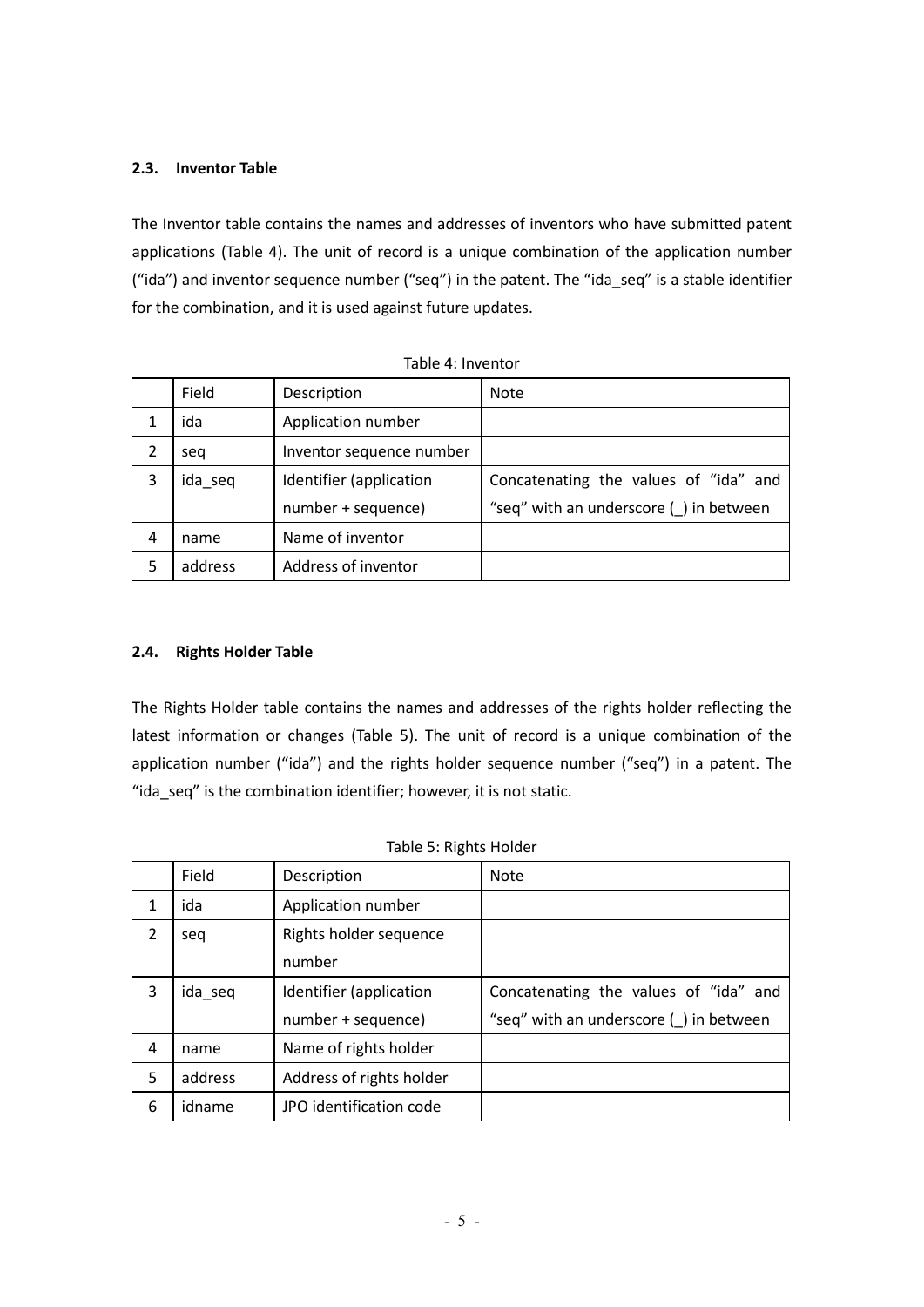## **2.5. Citation Table**

IIP-DB includes examiner citation data. The unit of record is a unique combination of the application number of the citing patent ("citing") and the application number of the cited patent ("cited").

|                | Field  | Description           | <b>Note</b>                                |
|----------------|--------|-----------------------|--------------------------------------------|
|                | citing | Application number of |                                            |
|                |        | citing patent         |                                            |
| $\overline{2}$ | cited  | Application number of |                                            |
|                |        | cited patent          |                                            |
| 3              | reason | Citation type         | 1, if examiner notified the applicant of a |
|                |        |                       | reason for refusal on the cited document;  |
|                |        |                       | otherwise, "blank."                        |

Table 6: Citation

# **3. For More Information**

Akira Goto, Kazuyuki Motohashi, "Construction of a Japanese Patent Database and a First Look at Japanese Patenting Activities," *Research Policy,* Vol. 36, Issue 9, November 2007, pp. 1431-1442.

Kenta Nakamura, "Development, Complication and Use of IIP Patent Database," Journal of economics & business administration, Vol. 214, Issue 2, 2016, pp. 75-90 (in Japanese).

Kenta Nakamura, "Development, Complication and Use of IIP Patent Database 2020," Journal of economics & business administration, 2020, forthcoming (in Japanese).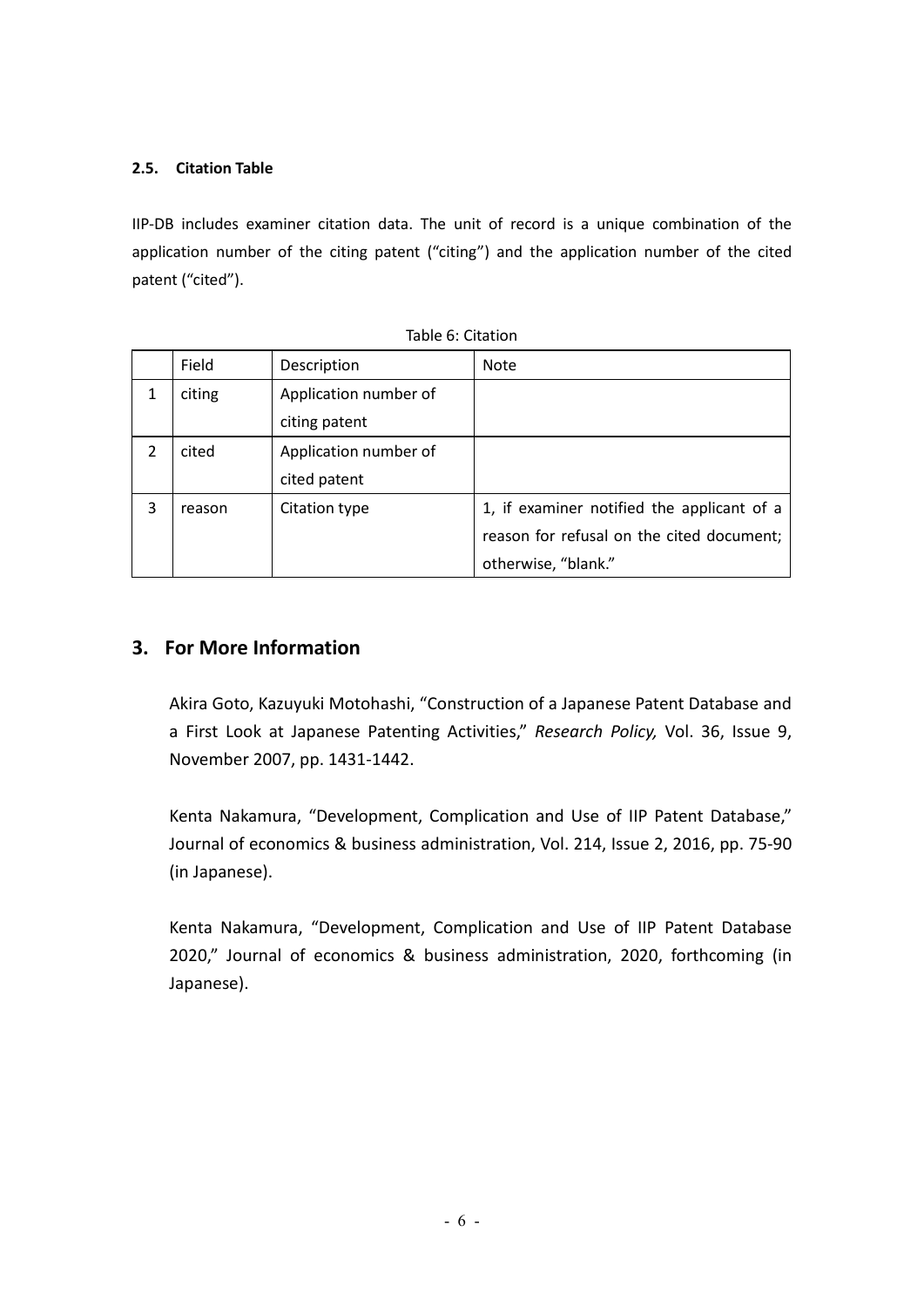| <b>Country Code</b> |           |                                        |                                               |
|---------------------|-----------|----------------------------------------|-----------------------------------------------|
| id                  | Code      | English short name                     | <b>Notes</b>                                  |
| $\mathbf{1}$        | AD        | Andorra                                |                                               |
| 2                   | AE        | <b>United Arab Emirates</b>            |                                               |
| 3                   | AF        | Afghanistan                            |                                               |
| 4                   | AG        | Antigua and Barbuda                    | Algeria, before January 1, 1978.              |
| 5                   | AI        | Anguilla                               |                                               |
| 6                   | AL        | Albania                                |                                               |
| 7                   | AM        | Armenia                                |                                               |
| 8                   | AN        | <b>Netherlands Antilles</b>            | Before January 1, 1978.                       |
| 9                   | AO        | Angola                                 |                                               |
| 10                  | AP        | African Regional Intellectual Property |                                               |
|                     |           | Organization                           |                                               |
| 11                  | AR        | Argentina                              |                                               |
| 12                  | AT        | Austria                                |                                               |
| 13                  | AU        | Australia                              |                                               |
| 14                  | AZ        | Azerbaijan                             |                                               |
| 15                  | BA        | Bosnia and Herzegovina                 | Bangladesh, before January 1,<br>1978.        |
| 16                  | BB        | <b>Barbados</b>                        | Bahrain, before January 1, 1978.              |
| 17                  | <b>BD</b> | Bangladesh                             | Barbados, before January 1,<br>1978.          |
| 18                  | BE        | Belgium                                |                                               |
| 19                  | <b>BF</b> | <b>Burkina Faso</b>                    |                                               |
| 20                  | BG        | <b>Bulgaria</b>                        |                                               |
| 21                  | BH        | <b>Bahrain</b>                         | Kingdom of Bhutan, before<br>January 1, 1978. |
| 22                  | BI        | Burundi                                |                                               |
| 23                  | BJ        | Benin                                  |                                               |
| 24                  | BM        | Bermuda                                |                                               |
| 25                  | BN        | Brunei Darussalam                      |                                               |
| 26                  | <b>BO</b> | Bolivia                                |                                               |
| 27                  | BR        | <b>Brazil</b>                          |                                               |
| 28                  | <b>BS</b> | <b>Bahamas</b>                         |                                               |
| 29                  | BT        | Bhutan                                 |                                               |

Appendix 1: Country Code (Source: Table C0050 in the "Data Specification for the Japan Patent Office (JPO) Standardized Data, XML 2.2")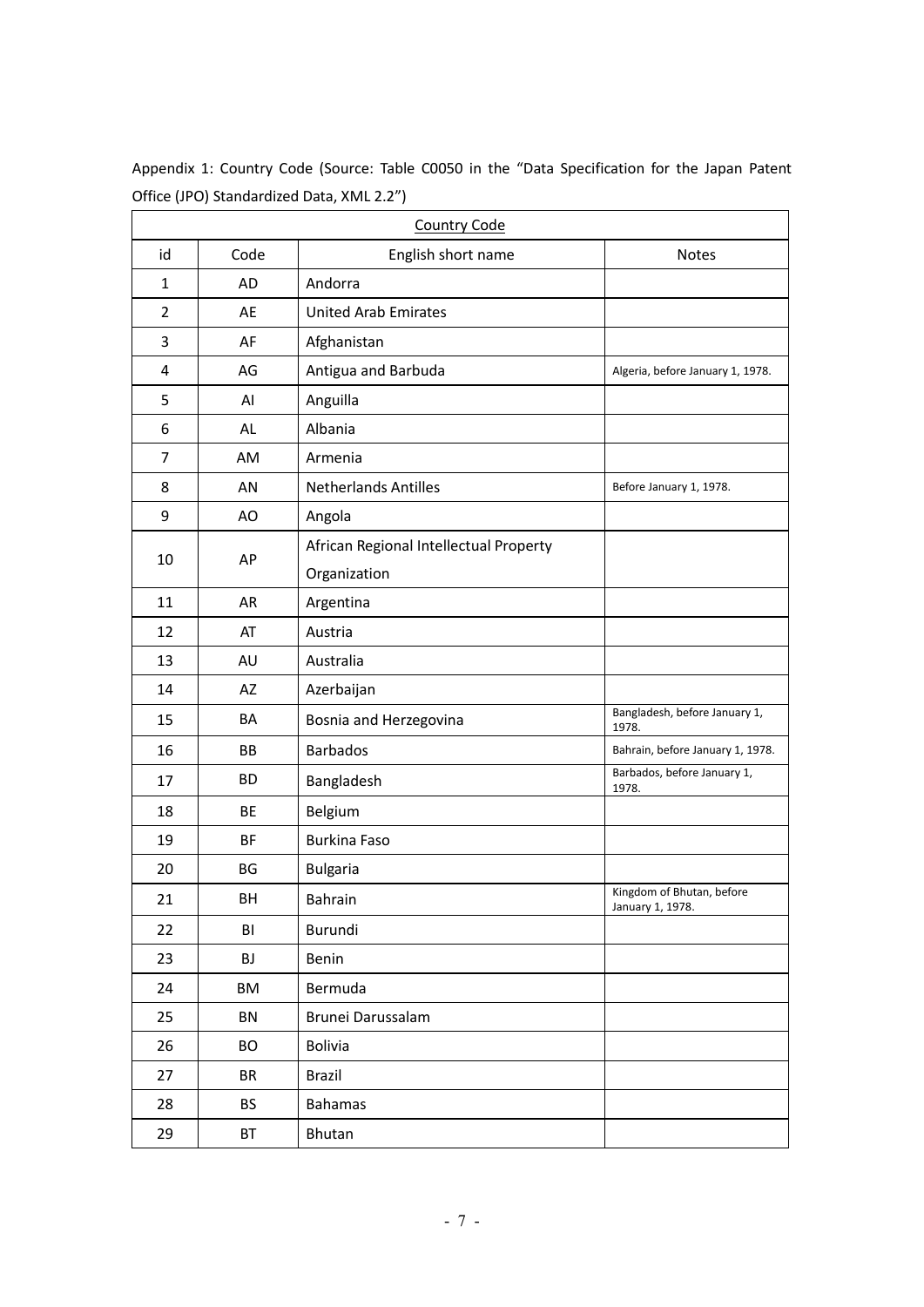| 30 | <b>BU</b> | Union of Burma                        |                                                 |
|----|-----------|---------------------------------------|-------------------------------------------------|
| 31 | <b>BW</b> | Botswana                              |                                                 |
| 32 | <b>BX</b> | Benelux Trademarks and Design Offices |                                                 |
| 33 | BY        | <b>Belarus</b>                        |                                                 |
| 34 | BZ        | <b>Belize</b>                         |                                                 |
| 35 | CA        | Canada                                |                                                 |
| 36 | CB        | Congo, the Democratic Republic of the | Before January 1, 1978.                         |
| 37 | CD        | Congo, the Democratic Republic of the | Kingdom of Cambodia, before<br>January 1, 1978. |
| 38 | <b>CE</b> | Chile                                 | Before January 1, 1978.                         |
| 39 | <b>CF</b> | Central African Republic              | Congo, before January 1, 1978.                  |
| 40 | CG        | Congo                                 |                                                 |
| 41 | <b>CH</b> | Switzerland                           |                                                 |
| 42 | CI        | Côte d'Ivoire                         |                                                 |
|    |           | Côte d'Ivoire                         |                                                 |
| 43 | CL        | Chile                                 | Sri Lanka, before January 1,<br>1978.           |
| 44 | <b>CM</b> | Cameroon                              |                                                 |
| 45 | <b>CN</b> | China                                 |                                                 |
| 46 | CO        | Colombia                              |                                                 |
| 47 | <b>CR</b> | Costa Rica                            |                                                 |
| 48 | CS        | Czech and Slovak Federal Republic     |                                                 |
| 49 | CU        | Cuba                                  |                                                 |
| 50 | CV        | Cape Verde                            | Vatican City, before January 1,<br>1978.        |
| 51 | <b>CY</b> | Cyprus                                |                                                 |
| 52 | CZ        | Czech Republic                        |                                                 |
| 53 | DA        | Benin                                 | Before January 1, 1978.                         |
| 54 | DD        | German Democratic Republic            | East Germany                                    |
| 55 | DE        | Germany                               | <b>United Germany</b>                           |
| 56 | DJ        | Djibouti                              |                                                 |
| 57 | DK        | Denmark                               |                                                 |
| 58 | DM        | Dominica                              |                                                 |
| 59 | DO        | Dominican Republic                    |                                                 |
| 60 | DR        | Dominica                              | Before January 1, 1978.                         |
| 61 | DT        | <b>Federal Republic of Germany</b>    | <b>West Germany</b>                             |
| 62 | DZ        | Algeria                               |                                                 |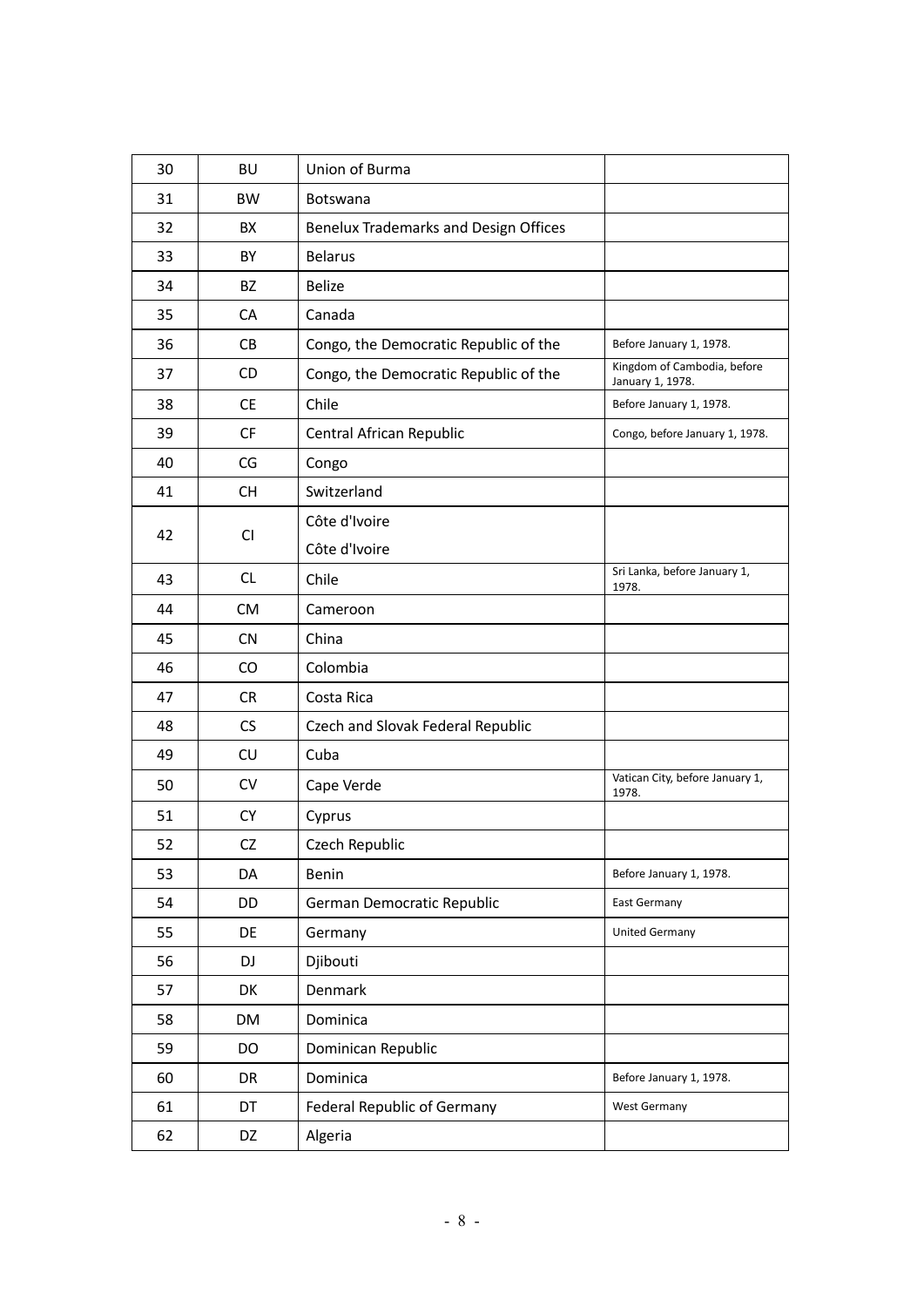| 63       | EA        | <b>Eurasian Patent Office</b>            | Ethiopia, before January 1, 1978.                  |
|----------|-----------|------------------------------------------|----------------------------------------------------|
| 64       | EC        | Ecuador                                  |                                                    |
| 65       | EE        | Estonia                                  |                                                    |
| 66       | EG        | Egypt                                    |                                                    |
| 67       | EI        | Ireland                                  | Before January 1, 1978.                            |
| 68       | EM        | Office for Harmonization in the Internal |                                                    |
|          |           | Market (Trade Marks and Designs)         |                                                    |
| 69       | EP        | European Patent Office                   |                                                    |
| 70       | ER        | Eritrea                                  |                                                    |
| 71       | ES        | Spain                                    |                                                    |
| 72       | ET        | Ethiopia                                 | Arab Republic of Egypt, before<br>January 1, 1978. |
| 73       | FI.       | Finland                                  |                                                    |
| 74       | FJ        | Fiji                                     |                                                    |
| 75       | FK        | <b>Falkland Islands</b>                  |                                                    |
| 76       | FL.       | Liechtenstein                            | Before January 1, 1978.                            |
| 77       | <b>FR</b> | France                                   |                                                    |
| 78       | GA        | Gabon                                    |                                                    |
| 79       | GB        | United Kingdom                           |                                                    |
| 80       | GC        | The Patent Office for the Cooperation    |                                                    |
|          |           | Council for the Arab States of the Gulf  |                                                    |
| 81       | GD        | Grenada                                  |                                                    |
| 82       | <b>GE</b> | Georgia                                  | Republic of Gambia, before<br>January 1, 1978.     |
| $82 - 1$ | GG        | Guernsey                                 |                                                    |
| 83       | GH        | Ghana                                    |                                                    |
| 84       | GI        | Gibraltar                                | Republic of Guinea, before<br>January 1, 1978.     |
| 85       | GM        | Gambia                                   |                                                    |
| 86       | GN        | Guinea                                   |                                                    |
| 87       | GQ        | <b>Equatorial Guinea</b>                 |                                                    |
| 88       | GR        | Greece                                   |                                                    |
| 89       | GT        | Guatemala                                |                                                    |
| 90       | GU        | Guatemala                                | Before January 1, 1978.                            |
| 91       | GW        | Guinea-Bissau                            |                                                    |
| 92       | GY        | Guyana                                   |                                                    |
| 93       | HI        | Haiti                                    | Before January 1, 1978.                            |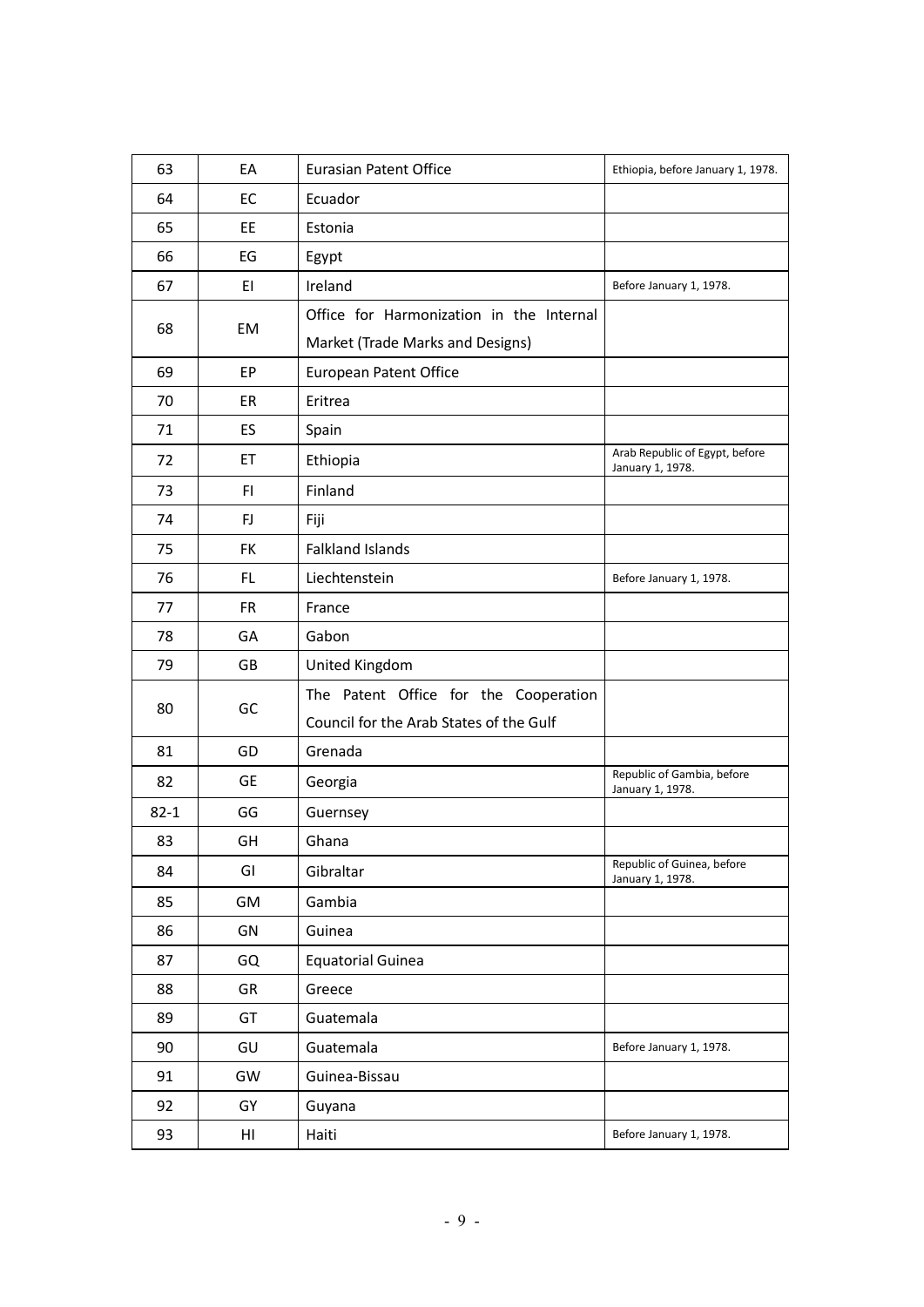| 94        | HK        | Hong Kong                              |                                       |
|-----------|-----------|----------------------------------------|---------------------------------------|
| 95        | HN        | Honduras                               |                                       |
| 96        | HO        | Honduras                               | Before January 1, 1978.               |
| 97        | <b>HR</b> | Croatia                                |                                       |
| 98        | HT        | Haiti                                  |                                       |
| 99        | HU        | Hungary                                |                                       |
| 100       | HV        | <b>Upper Volta</b>                     |                                       |
| 101       | IB        | <b>International Bureau</b>            |                                       |
| 102       | ID        | Indonesia                              |                                       |
| 103       | IE        | Ireland                                |                                       |
| 104       | IL        | Israel                                 |                                       |
| $104 - 1$ | IM        | Isle of Man                            |                                       |
| 105       | IN        | India                                  |                                       |
| 106       | IQ        | Iraq                                   |                                       |
| 107       | IR        | Iran, Islamic Republic of              |                                       |
| 108       | IS        | Iceland                                |                                       |
| 109       | IT        | Italy                                  |                                       |
| 110       | JA        | Japan                                  | Before January 1, 1978.               |
| $110-1$   | JE        | Jersey                                 |                                       |
| 111       | JM        | Jamaica                                |                                       |
| 112       | JO        | Jordan                                 |                                       |
| 113       | JP        | Japan                                  |                                       |
| 114       | KA        | Cameroon                               | Before January 1, 1978.               |
| 115       | KE        | Kenya                                  |                                       |
| 116       | KG        | Kyrgyzstan                             |                                       |
| 117       | KH        | Cambodia                               |                                       |
| 118       | ΚI        | Kiribati                               |                                       |
| 119       | KM        | Comoros                                |                                       |
| 120       | KN        | Saint Kitts and Nevis                  | DPR Korea, Before January 1,<br>1978. |
| 121       | КP        | Korea, Democratic People's Republic of |                                       |
| 122       | KR        | Korea, Republic of                     |                                       |
| 123       | KS        | Korea, Republic of                     | Before January 1, 1978.               |
| 124       | KU        | Kuwait                                 | Before January 1, 1978.               |
| 125       | KW        | Kuwait                                 |                                       |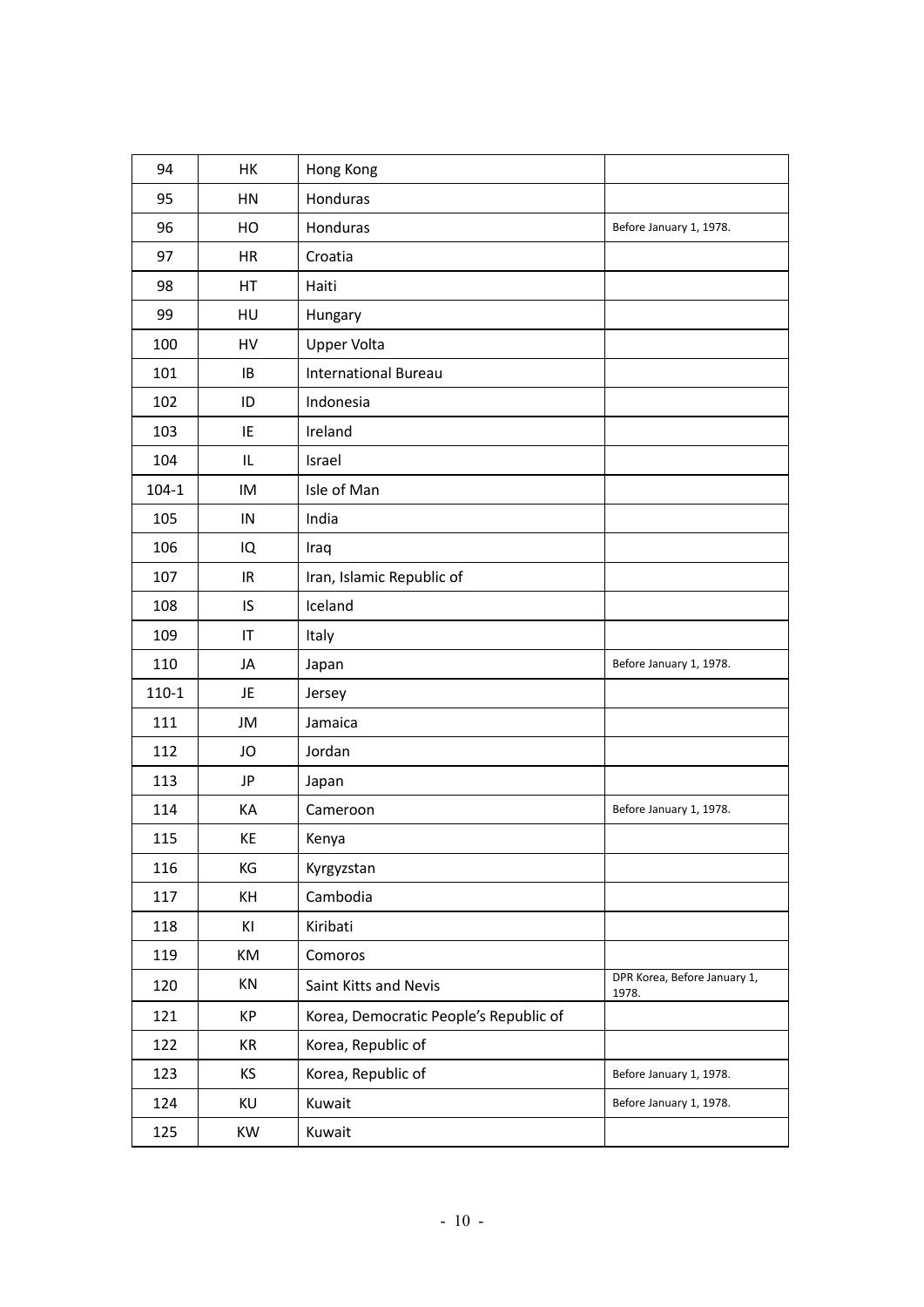| 126       | KY        | Cayman Islands                   |                                                            |
|-----------|-----------|----------------------------------|------------------------------------------------------------|
| 127       | ΚZ        | Kazakhstan                       |                                                            |
| 128       | LA        | Lao People's Democratic Republic |                                                            |
| 129       | LB.       | Lebanon                          |                                                            |
| 130       | LC        | Saint Lucia                      |                                                            |
| 131       | П         | Liechtenstein                    |                                                            |
| 132       | LK        | Sri Lanka                        |                                                            |
| 133       | LR.       | Liberia                          |                                                            |
| 134       | LS.       | Lesotho                          |                                                            |
| 135       | LT        | Lithuania                        |                                                            |
| 136       | LU        | Luxembourg                       |                                                            |
| 137       | LV        | Latvia                           |                                                            |
| 138       | LY.       | Libya                            |                                                            |
| 139       | MA        | Morocco                          |                                                            |
| 140       | MC        | Monaco                           |                                                            |
| 141       | MD        | Moldova                          | Republic of Madagascar,<br>before<br>January 1, 1978.      |
| $141 - 1$ | ME        | Montenegro                       |                                                            |
| 142       | MG        | Madagascar                       |                                                            |
| 143       | MJ        | Mali                             | Before January 1, 1978.                                    |
| 144       | МK        | Macedonia, Republic of           |                                                            |
| 145       | ML        | Mali                             | Republic of Malta, before<br>January 1, 1978.              |
| 146       | МM        | Myanmar                          |                                                            |
| 147       | MN        | Mongolia                         |                                                            |
| 148       | MO        | Macao                            | Mongolian People's Republic,<br>before January 1, 1978.    |
| 149       | MR        | Mauritania                       |                                                            |
| 150       | <b>MS</b> | Montserrat                       | Republic of Mauritius, before<br>January 1, 1978.          |
| 151       | MT        | Malta                            | Islamic Republic of Mauritania,<br>before January 1, 1978. |
| 152       | MU        | Mauritius                        | Oman, before January 1, 1978.                              |
| 153       | MV        | Maldives                         |                                                            |
| 154       | <b>MW</b> | Malawi                           |                                                            |
| 155       | MX        | Mexico                           |                                                            |
| 156       | MY        | Malaysia                         |                                                            |
| 157       | MZ        | Mozambique                       |                                                            |
| 158       | <b>NA</b> | Namibia                          | Republic of Nicaragua, before<br>January 1, 1978.          |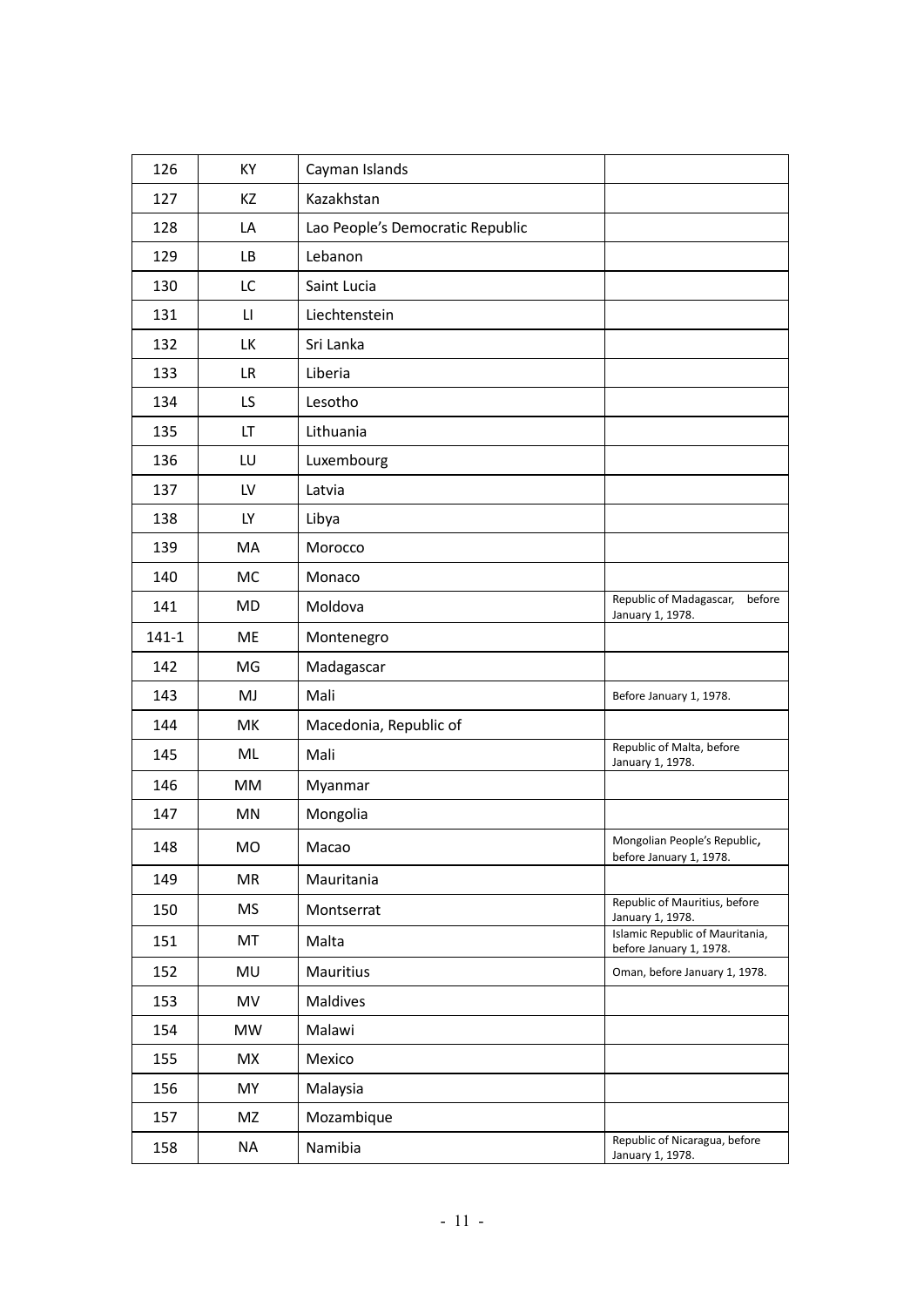| 159   | <b>NE</b>      | Niger                                      |                                                  |
|-------|----------------|--------------------------------------------|--------------------------------------------------|
| 160   | NG             | Nigeria                                    |                                                  |
| 161   | N <sub>1</sub> | Nicaragua                                  | Republic of Niger, before January<br>1, 1978.    |
| 162   | <b>NL</b>      | Netherlands                                |                                                  |
| 163   | <b>NO</b>      | Norway                                     |                                                  |
| 164   | <b>NP</b>      | Nepal                                      |                                                  |
| 165   | <b>NR</b>      | Nauru                                      |                                                  |
| 166   | NZ             | New Zealand                                |                                                  |
| 167   | OA             | African Intellectual Property Organization |                                                  |
| 168   | <b>OE</b>      | Austria                                    | Before January 1, 1978.                          |
| 169   | OM             | Oman                                       |                                                  |
| 170   | PA             | Panama                                     |                                                  |
| 171   | PE             | Peru                                       |                                                  |
| 172   | PG             | Papua New Guinea                           | Republic of Paraguay, before<br>January 1, 1978. |
| 173   | PH             | Philippines                                |                                                  |
| 174   | PK             | Pakistan                                   |                                                  |
| 175   | PL             | Poland                                     |                                                  |
| 176   | PM             | Panama                                     | Before January 1, 1978.                          |
| 177   | PO             | Poland                                     | Before January 1, 1978.                          |
| 178   | PP             | Papua New Guinea                           | Before January 1, 1978.                          |
| 179   | PT             | Portugal                                   |                                                  |
| 180   | PW             | Palau                                      |                                                  |
| 181   | PY             | Paraguay                                   |                                                  |
| 182   | QA             | Qatar                                      |                                                  |
| 183   | <b>RC</b>      | China                                      | Before January 1, 1978.                          |
| 184   | <b>RH</b>      | Southern Rhodesia                          |                                                  |
| 185   | <b>RO</b>      | Romania                                    |                                                  |
| 185-1 | <b>RS</b>      | Serbia                                     |                                                  |
| 186   | <b>RU</b>      | <b>Russian Federation</b>                  | Romania, before January 1,<br>1978.              |
| 187   | <b>RW</b>      | Rwanda                                     |                                                  |
| 188   | SA             | Saudi Arabia                               |                                                  |
| 189   | SB             | Solomon Islands                            |                                                  |
| 190   | SC             | Seychelles                                 |                                                  |
| 191   | SD             | Sudan                                      |                                                  |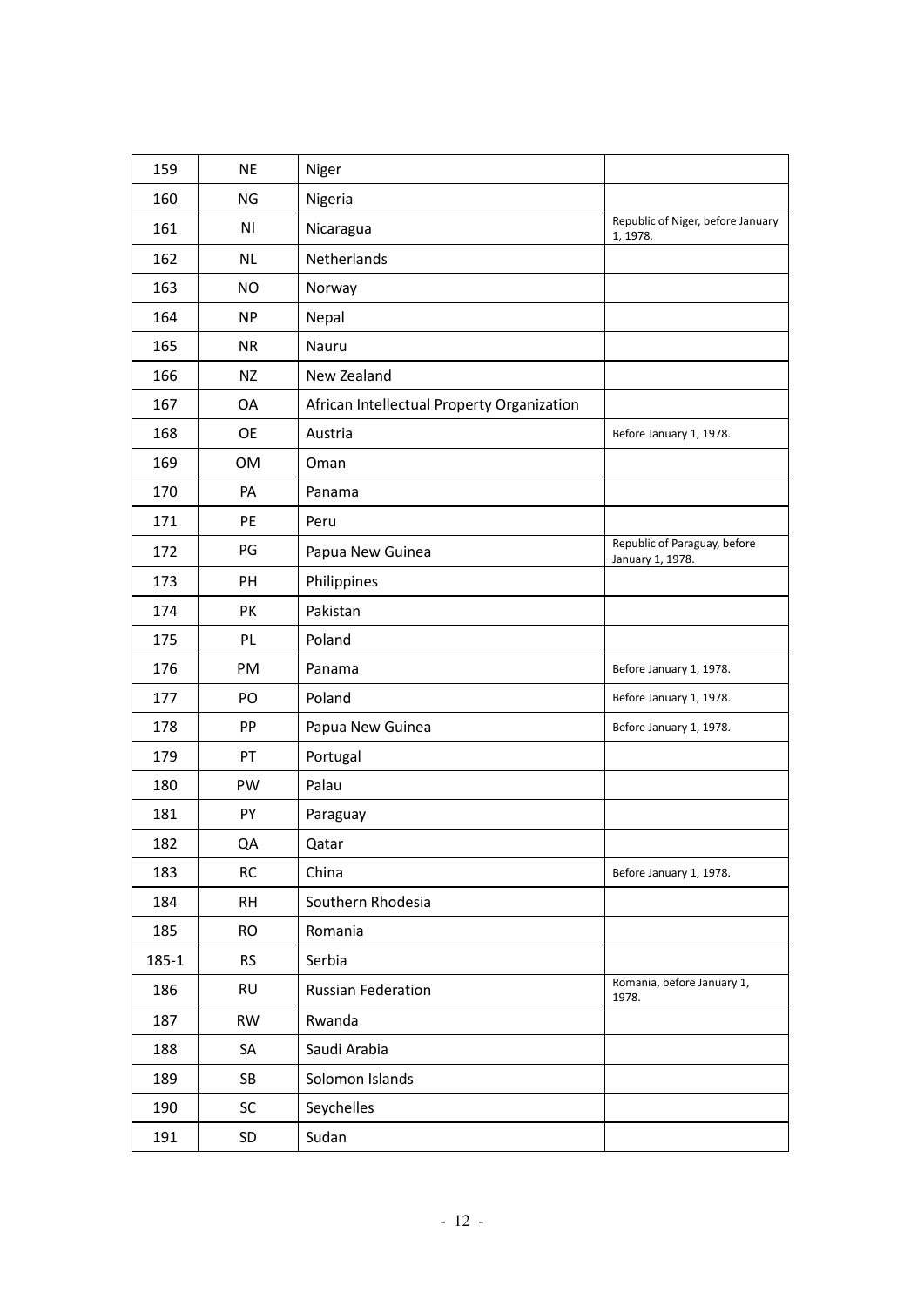| 192       | <b>SE</b> | Sweden                          |                                                     |
|-----------|-----------|---------------------------------|-----------------------------------------------------|
| 193       | SF        | Finland                         | Before January 1, 1978.                             |
| 194       | SG        | Singapore                       |                                                     |
| 195       | <b>SH</b> | Saint Helena                    |                                                     |
| 196       | <b>SI</b> | Slovenia                        |                                                     |
| 197       | SK        | Slovakia                        |                                                     |
| 198       | <b>SL</b> | Sierra Leone                    | Republic of El Salvador, before<br>January 1, 1978. |
| 199       | SM        | San Marino                      |                                                     |
| 200       | SN        | Senegal                         |                                                     |
| 201       | <b>SO</b> | Somalia                         |                                                     |
| 202       | <b>SR</b> | Suriname                        |                                                     |
| 203       | ST        | Sao Tome and Principe           |                                                     |
| 204       | SU        | Soviet Union                    |                                                     |
| 205       | SV        | El Salvador                     |                                                     |
| 206       | SW        | Sweden                          | Before January 1, 1978.                             |
| 207       | SY        | Syrian Arab Republic            |                                                     |
| 208       | SZ        | Swaziland                       |                                                     |
| 209       | TA        | Tanzania, United Republic of    | Before January 1, 1978.                             |
| 210       | TC        | <b>Turks and Caicos Islands</b> |                                                     |
| 211       | TD        | Chad                            | Trinidad and Tobago, before<br>January 1, 1978.     |
| 212       | TG        | <b>Togo</b>                     |                                                     |
| 213       | <b>TH</b> | Thailand                        |                                                     |
| 214       | TI        | Tonga                           | Before January 1, 1978.                             |
| 215       | TJ        | Tajikistan                      |                                                     |
| $215 - 1$ | TL        | Timor-Leste                     |                                                     |
| 216       | TM        | Turkmenistan                    |                                                     |
| 217       | TN        | Tunisia                         |                                                     |
| 218       | TO        | Tonga                           | Republic of Togo, before January<br>1, 1978.        |
| 219       | TR        | Turkey                          |                                                     |
| 220       | <b>TS</b> | Chad                            | Before January 1, 1978.                             |
| 221       | TT        | <b>Trinidad and Tobago</b>      |                                                     |
| 222       | TV        | Tuvalu                          |                                                     |
| 223       | TW        | Taiwan, Province of China       |                                                     |
| 224       | TZ        | Tanzania, United Republic of    |                                                     |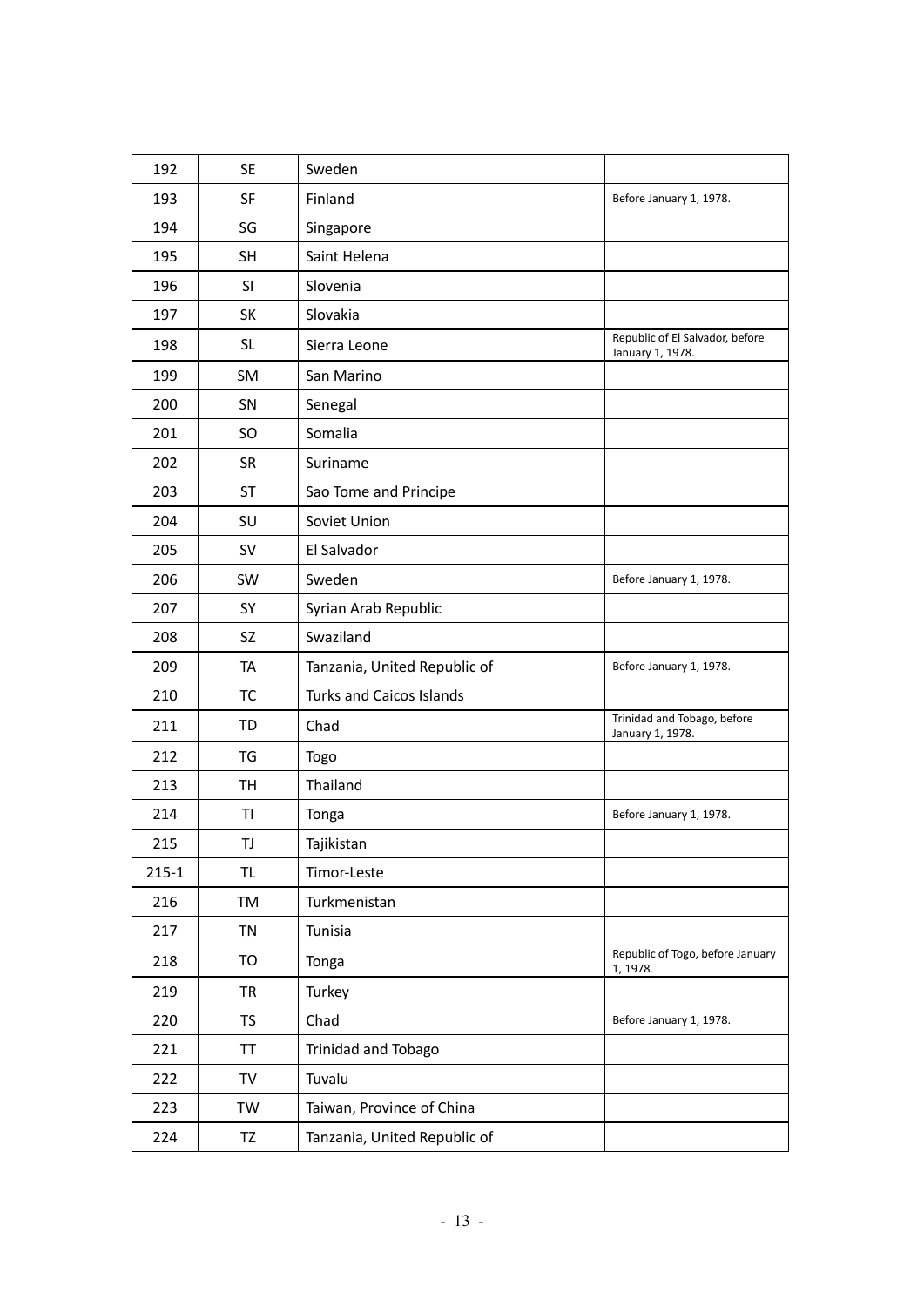| 225 | <b>UA</b> | Ukraine                                  |                                                      |
|-----|-----------|------------------------------------------|------------------------------------------------------|
| 226 | UG        | Uganda                                   |                                                      |
| 227 | <b>US</b> | <b>United States of America</b>          |                                                      |
| 228 | <b>UV</b> | <b>Burkina Faso</b>                      | Before January 1, 1978.                              |
| 229 | <b>UY</b> | Uruguay                                  |                                                      |
| 230 | UZ.       | Uzbekistan                               |                                                      |
| 231 | <b>VA</b> | Holy See(Vatican City State)             |                                                      |
| 232 | VC        | Saint Vincent and Grenadines             |                                                      |
| 233 | <b>VE</b> | Venezuela                                |                                                      |
| 234 | VG        | <b>British Virgin Islands</b>            |                                                      |
| 235 | <b>VN</b> | Viet Nam                                 |                                                      |
| 236 | VU        | Vanuatu                                  |                                                      |
| 237 | WL        | Sierra Leone                             | Before January 1, 1978.                              |
| 238 | WN        | Nigeria                                  | Before January 1, 1978.                              |
| 239 | <b>WO</b> | World Intellectual Property Organization |                                                      |
| 240 | <b>WS</b> | Samoa                                    |                                                      |
| 241 | XX        | Statelessness, Other country or region   |                                                      |
| 242 | <b>YD</b> | Yemen, People's Democratic Republic of   |                                                      |
| 243 | YE        | Yemen                                    |                                                      |
| 244 | YU        | Serbia and Montenegro                    |                                                      |
| 245 | ZA        | South Africa                             |                                                      |
| 246 | ZB        | Zambia                                   | Before January 1, 1978.                              |
| 247 | ZM        | Zambia                                   |                                                      |
| 248 | ZR        | Zaire                                    | Central African Republic, before<br>January 1, 1978. |
| 249 | ZW        | Zimbabwe                                 |                                                      |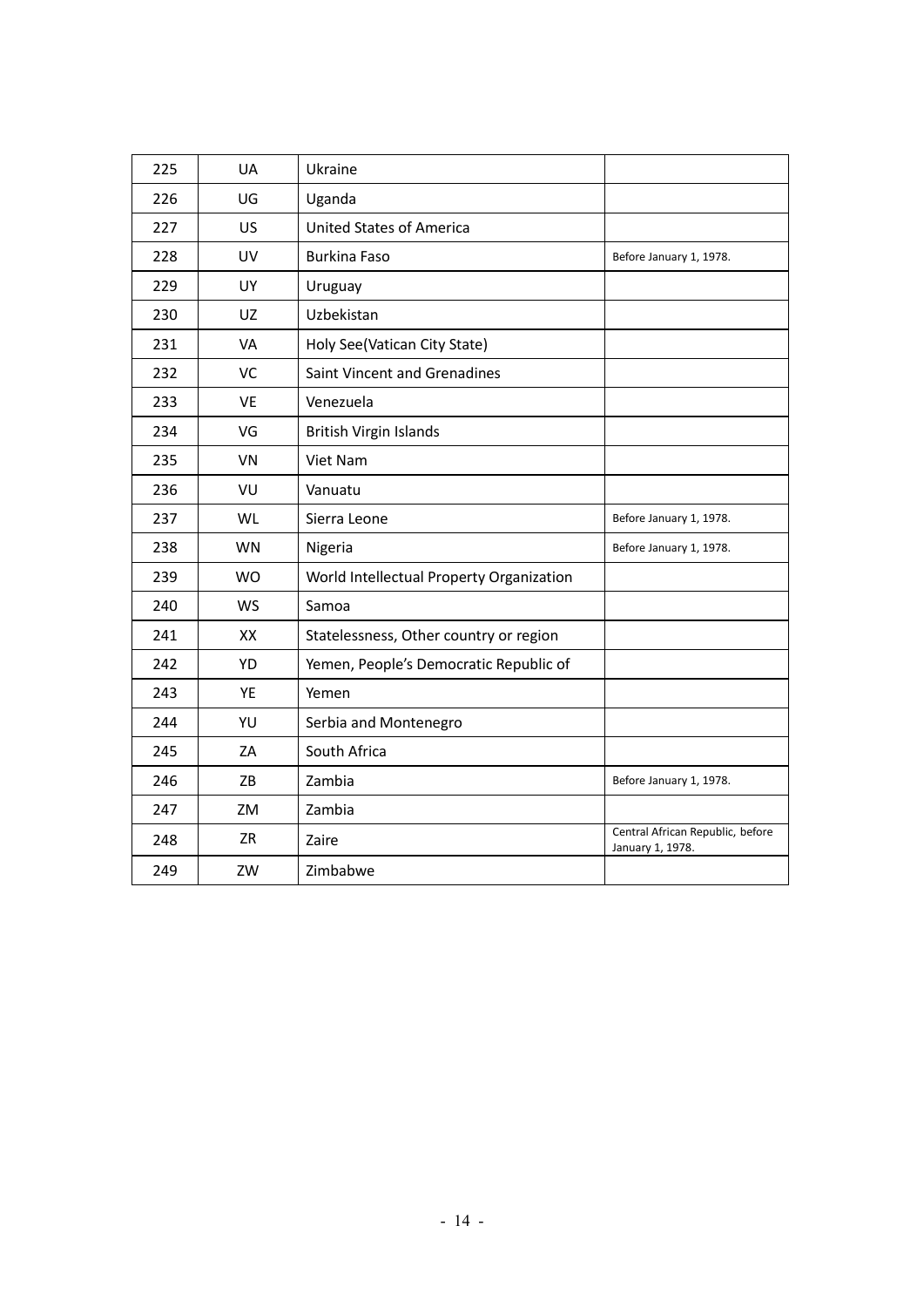| Japanese Prefecture Code |      |                 |       |  |
|--------------------------|------|-----------------|-------|--|
| id                       | Code | Prefecture name | Notes |  |
| $\mathbf{1}$             | 00   | Address unknown |       |  |
| $\overline{2}$           | 01   | Hokkaido        |       |  |
| 3                        | 02   | Aomori          |       |  |
| 4                        | 03   | Iwate           |       |  |
| 5                        | 04   | Miyagi          |       |  |
| 6                        | 05   | Akita           |       |  |
| $\overline{7}$           | 06   | Yamagata        |       |  |
| 8                        | 07   | Fukushima       |       |  |
| 9                        | 08   | Ibaraki         |       |  |
| 10                       | 09   | Tochigi         |       |  |
| 11                       | 10   | Gunma           |       |  |
| 12                       | 11   | Saitama         |       |  |
| 13                       | 12   | Chiba           |       |  |
| 14                       | 13   | Tokyo           |       |  |
| 15                       | 14   | Kanagawa        |       |  |
| 16                       | 15   | Niigata         |       |  |
| 17                       | 16   | Toyama          |       |  |
| 18                       | 17   | Ishikawa        |       |  |
| 19                       | 18   | Fukui           |       |  |
| 20                       | 19   | Yamanashi       |       |  |
| 21                       | 20   | Nagano          |       |  |
| 22                       | 21   | Gifu            |       |  |
| 23                       | 22   | Shizuoka        |       |  |
| 24                       | 23   | Aichi           |       |  |
| 25                       | 24   | Mie             |       |  |
| 26                       | 25   | Shiga           |       |  |
| 27                       | 26   | Kyoto           |       |  |
| 28                       | 27   | Osaka           |       |  |
| 29                       | 28   | Hyogo           |       |  |
| 30                       | 29   | Nara            |       |  |
| 31                       | 30   | Wakayama        |       |  |
| 32                       | 31   | Tottori         |       |  |
| 33                       | 32   | Shimane         |       |  |
| 34                       | 33   | Okayama         |       |  |

Appendix 2: Prefecture Code (Source: Table C0050 in the "Data Specification for the Japan Patent Office (JPO) Standardized Data, XML 2.2")